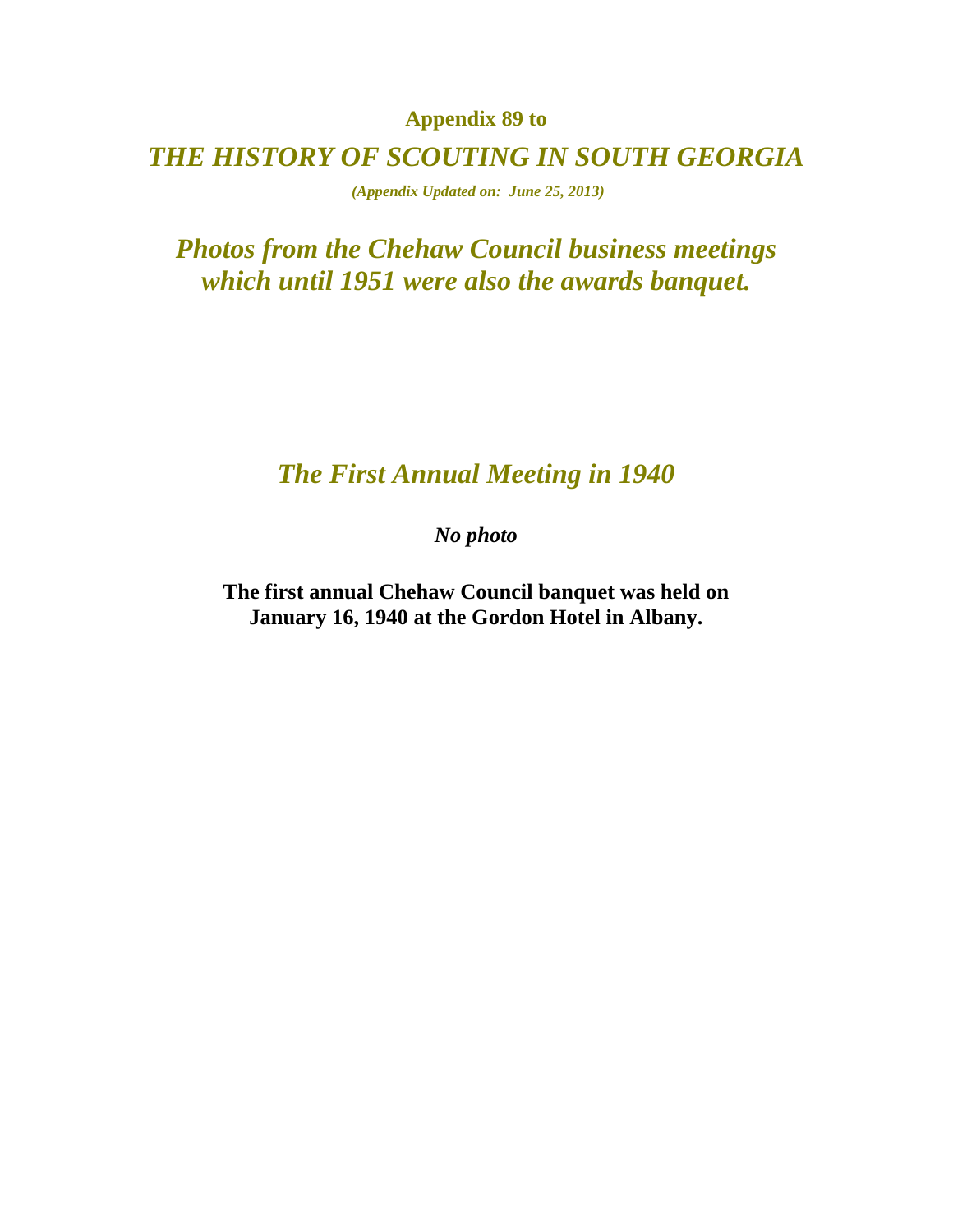# *The Second Annual Meeting in 1941*



**J. W. Bush, the first President of Chehaw Council, receiving an award as he turns over the Presidency to his successor at the Chehaw Council Banquet on January 22, 1941.**  *(Photo from The Albany Herald. Used with permission.)*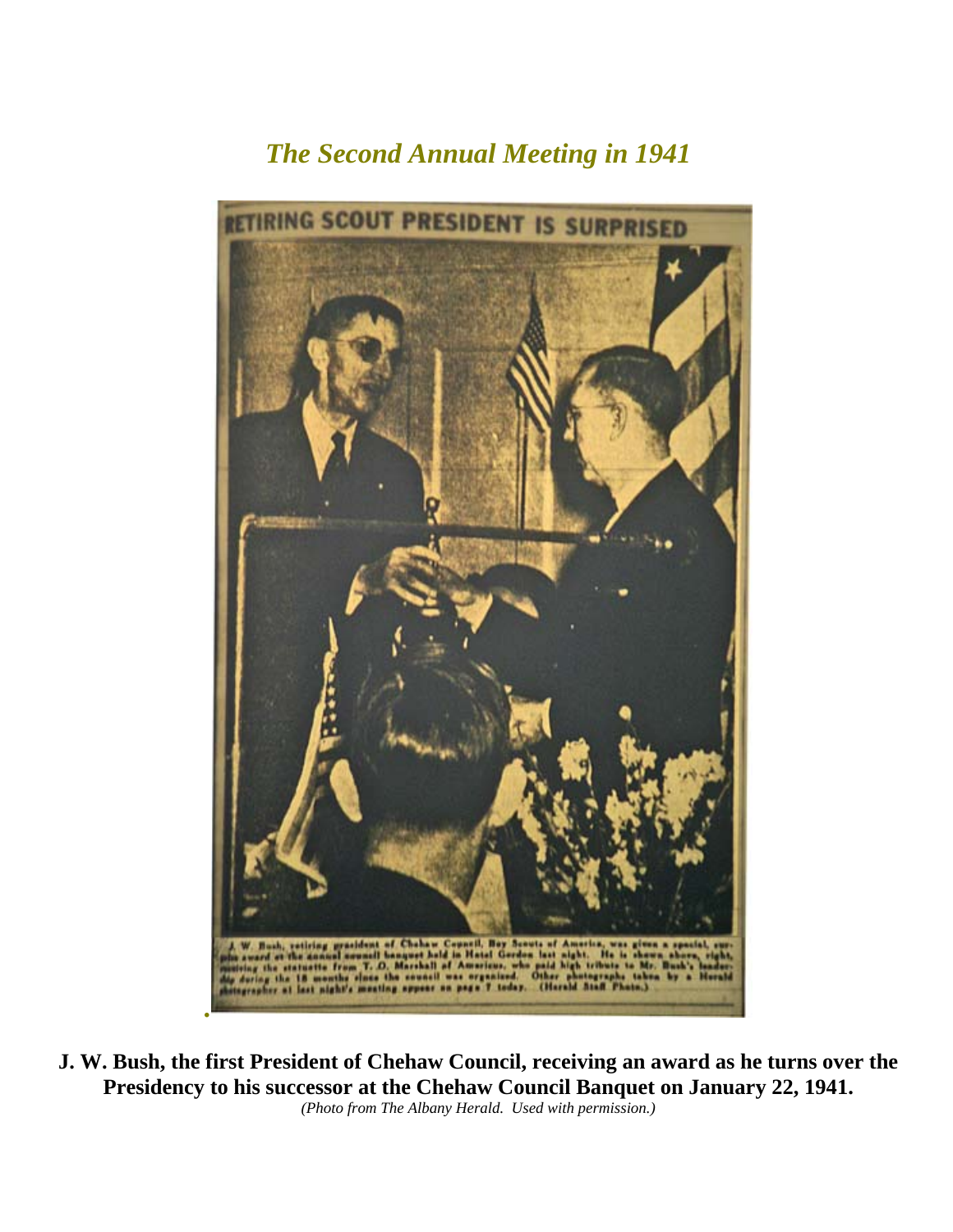### *The Third Annual Meeting in 1942*



J. W. Bush, laft, above, is shown presenting to President L. W. Smith of Chehaw Council, Boy Scouts, the Acorn Award for the council's outstanding record in membership gain during the last year. The inthe Acorn Aware cent-second best in the Southeast-and Mr. Bush, National Council representative, made the presentation of the award at Chehaw's annual banquet in the American Legion home last night. (Herald Staff Photo)

**J. W. Bush, presenting Council President L. W. Smith of Chehaw Council with the Acorn Award at the annual Chehaw Council Banquet on January 22, 1942.**  *(Photo from The Albany Herald. Used with permission.)*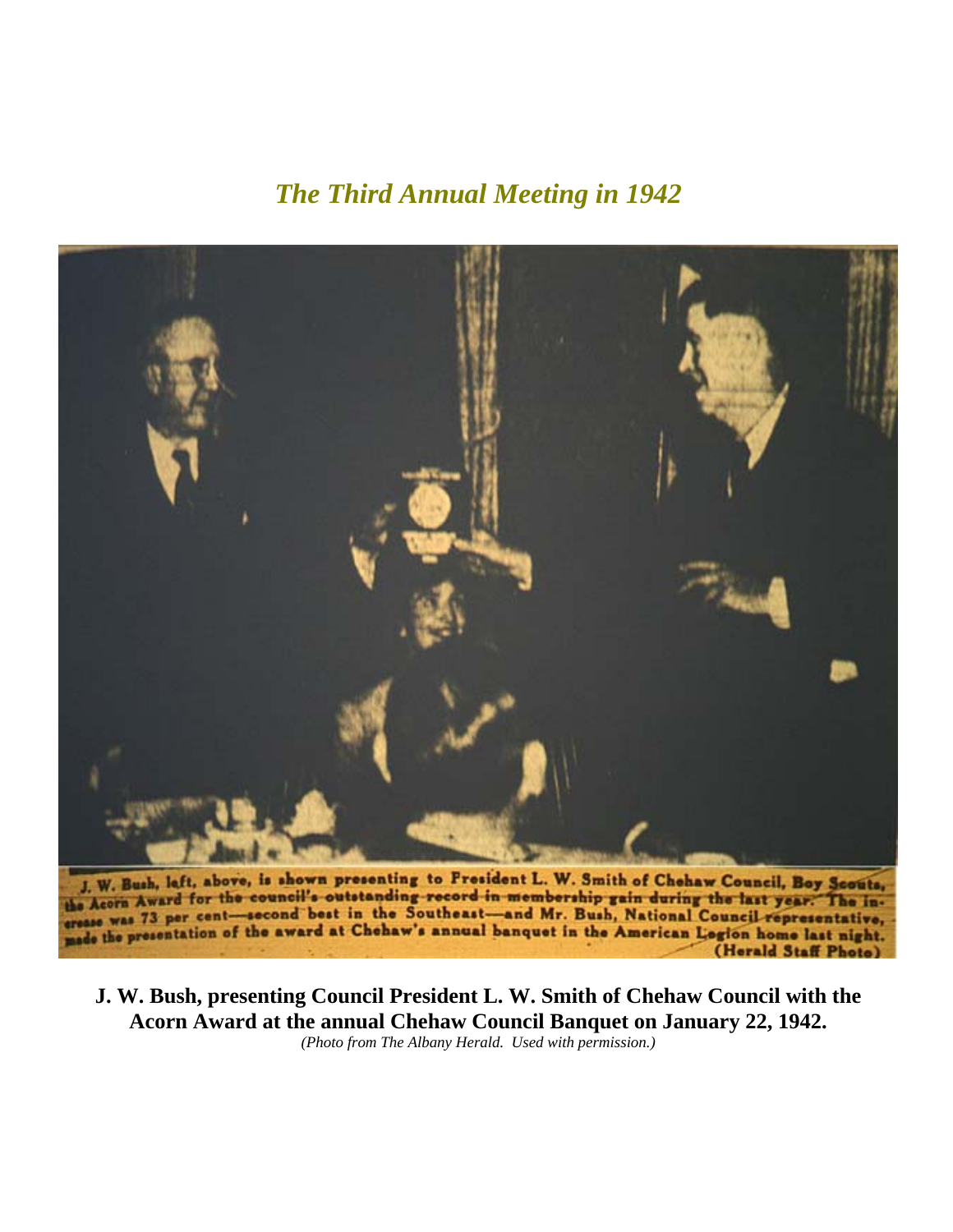*There are no photos from the Fourth Annual Meeting in 1943*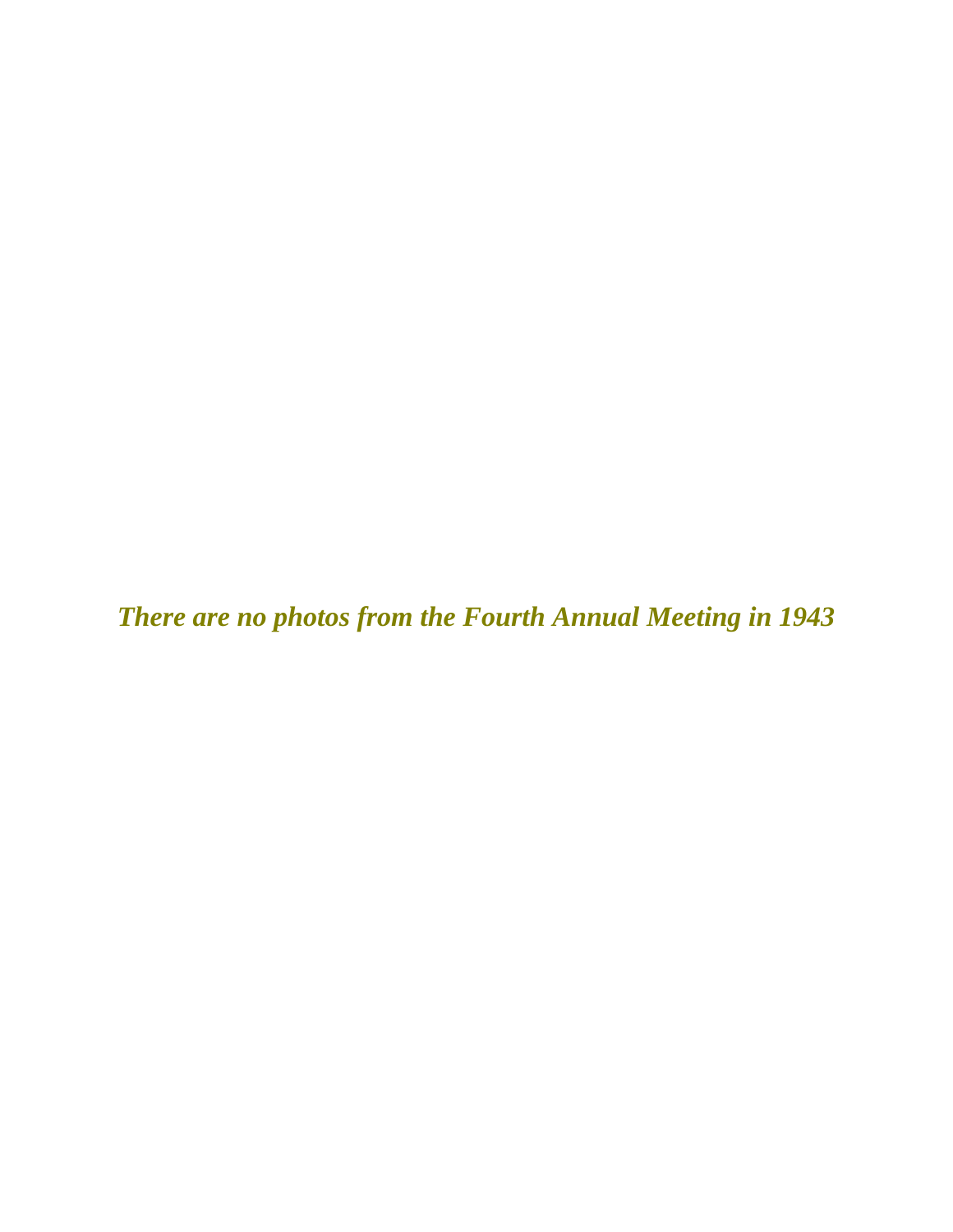#### *The Fifth Annual Meeting in 1944*



**The only photo from the annual Chehaw Council Banquet held on January 26, 1944. Council President W. R. Turner congratulates Charles Hogg upon receiving his Silver Beaver award.** 

*(Photo from The Albany Herald. Used with permission.)*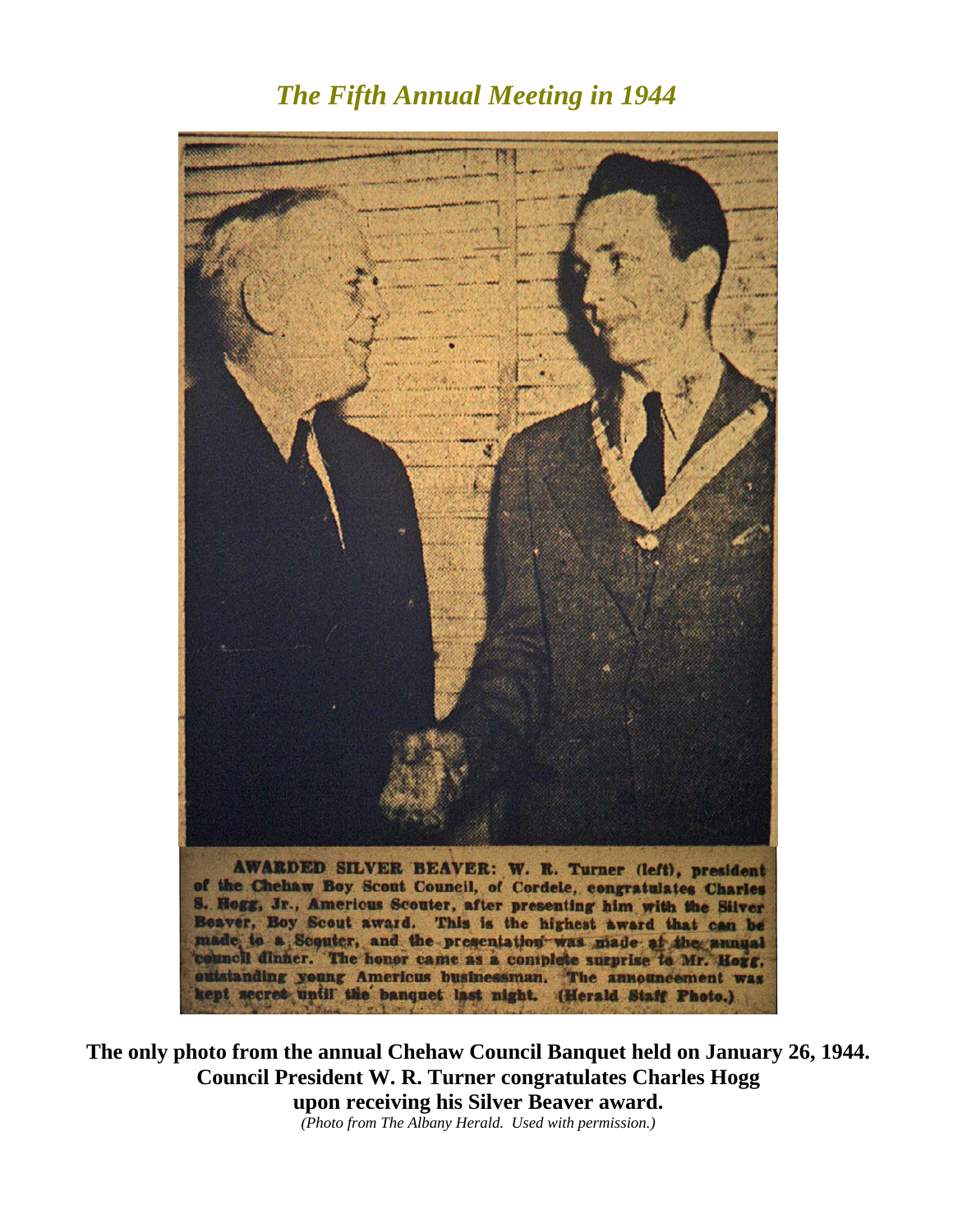## *The Sixth Annual Meeting in 1945*



**Photo from the annual Chehaw Council Banquet held on January 24, 1945. Standing (L to R) L. F. Bowen, C. M. Herrick, Frank Lunsford, Ray Pinkston & Heidt S. Swearingen Seated (L to R) W. R. Turner & I. C. Gortatowsky**  *(Photo from The Albany Herald. Used with permission.)*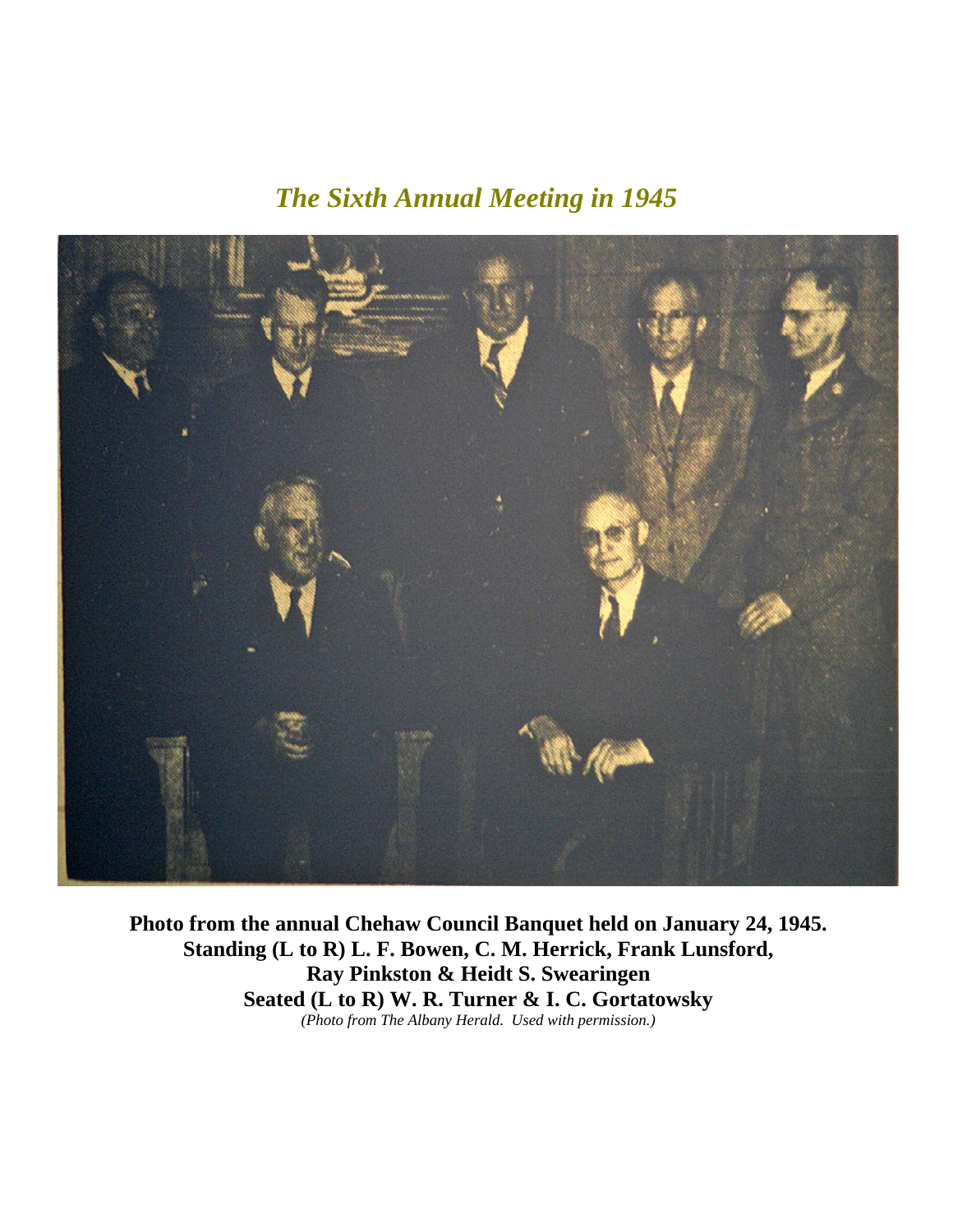# *The Seventh Annual Meeting in 1946*



**Photo from the annual Chehaw Council Banquet held on January 16, 1946 (L to R) past Council President W. R. Turner, Pierce Harris & new Council President James R. Blair**  *(Photo from The Albany Herald. Used with permission.)*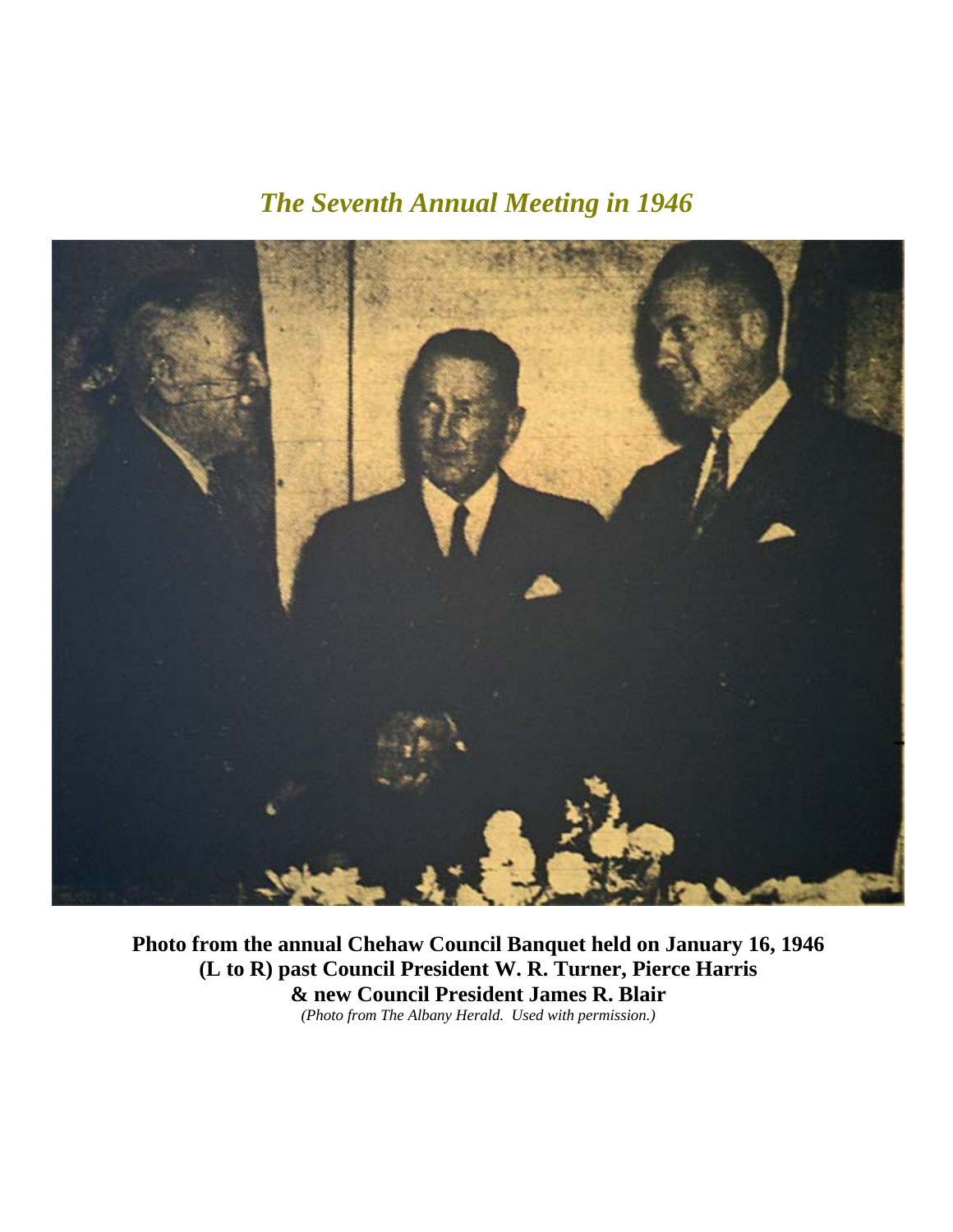### *The Eight Annual Meeting in 1947*



**Photo from the annual Chehaw Council Banquet held on January 31, 1947. (L to R) G. C. McKenzie, Harold F. Pote of the National Council in New York City, & James R. Blair.** 

*(Photo from The Albany Herald. Used with permission.)*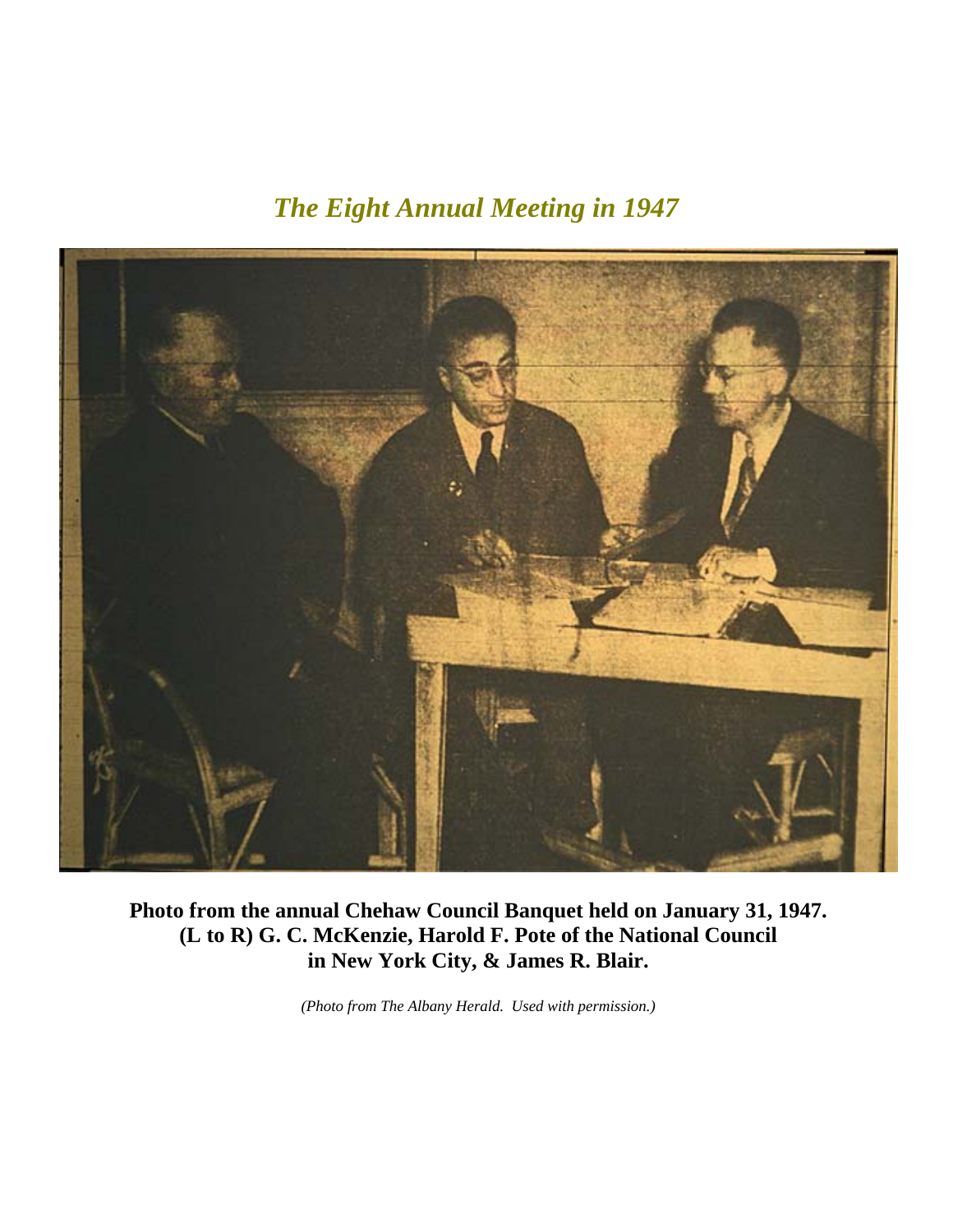*The Ninth Annual Meeting in 1948* 



**Photo from the annual Chehaw Council Banquet held on December 16, 1948. (L to R) Frank J. Lunsford, Bishop Arthur J. Moore, and G. C. McKenzie.**   *(Photo from The Albany Herald. Used with permission.)*